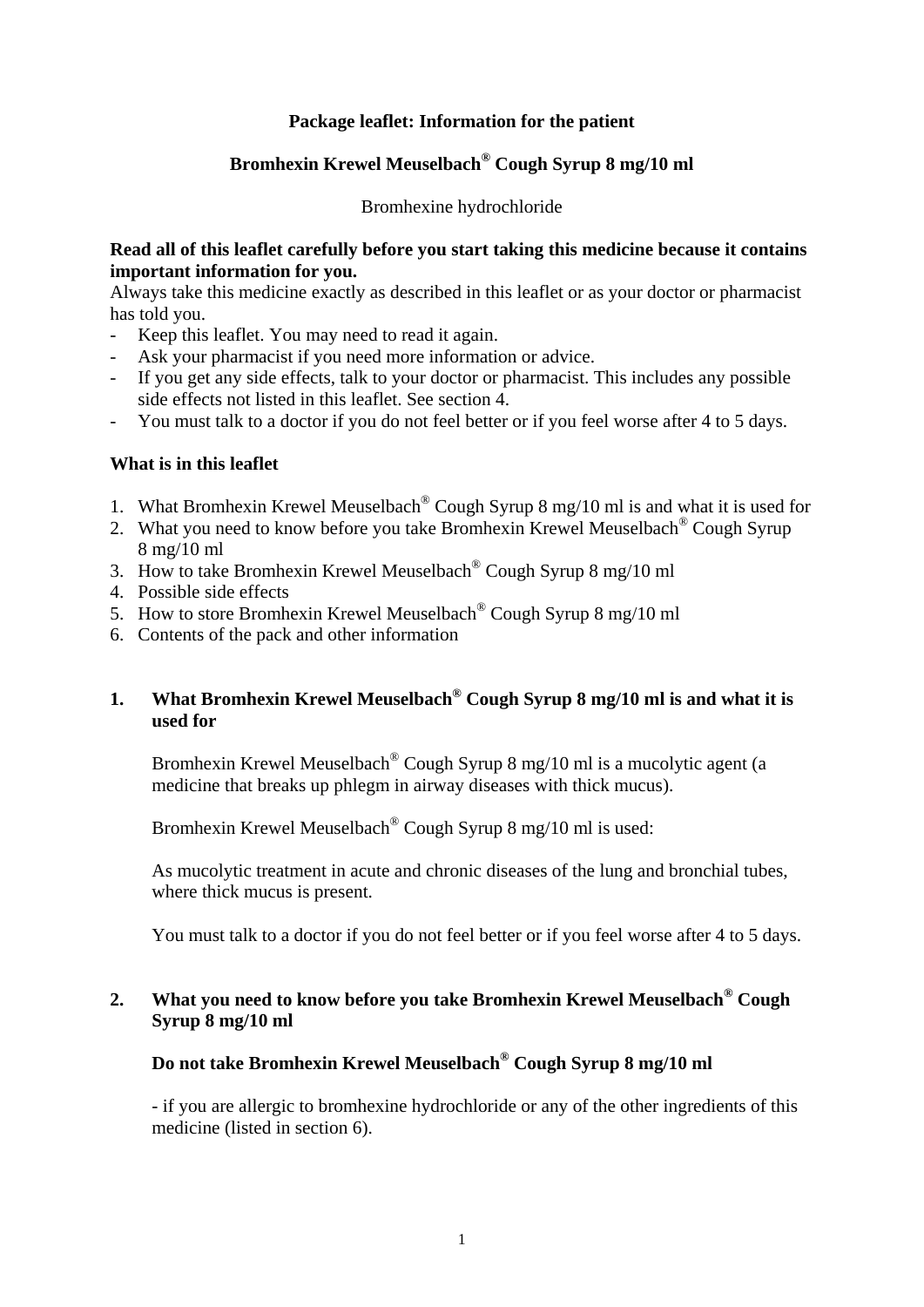### **Warnings and precautions**

 Talk to your doctor or pharmacist before taking Bromhexin Krewel Meuselbach® Cough Syrup 8 mg/10 ml.

 There have been reports of severe skin reactions associated with the administration of bromhexine. If you develop a skin rash (including lesions of the mucous membranes such as mouth, throat, nose, eyes, genitals), stop using Bromhexin Krewel Meuselbach® Cough Syrup 8 mg/10 ml and contact your doctor immediately.

### **Children**

 In children under 2 years of age, Bromhexin Krewel Meuselbach® Cough Syrup 8 mg/10 ml may only be used under medical supervision.

 Do not take Bromhexin Krewel Meuselbach® Cough Syrup 8 mg/10 ml without first talking to your doctor if:

 - you have a certain rare bronchial condition with excessive build-up of mucus (e.g. malignant ciliary syndrome). In such cases, Bromhexin Krewel Meuselbach® Cough Syrup 8 mg/10 ml should be used only under medical supervision, due to possible mucus congestion.

 - you have poor kidney function or severe liver disease (in this case, Bromhexin Krewel Meuselbach® Cough Syrup 8 mg/10 ml is used at longer dosing intervals or at a reduced dose). If kidney function is severely impaired, the metabolites (breakdown products) of Bromhexin Krewel Meuselbach® Cough Syrup 8 mg/10 ml must be expected to accumulate in the liver.

Liver function should be occasionally monitored, especially during prolonged treatment.

# **Other medicines and Bromhexin Krewel Meuselbach® Cough Syrup 8 mg/10 ml**

 Tell your doctor or pharmacist if you are taking / using, have recently taken / used or might take / use any other medicines.

#### *Bromhexine / antitussives*

 In combined use of Bromhexin Krewel Meuselbach® Cough Syrup 8 mg/10 ml and cough medicines (antitussive agents), a dangerous build-up of mucus may occur because the cough reflex is suppressed. For this reason, particular care should be taken when evaluating the need to use this combination treatment.

#### **Pregnancy and breast-feeding**

 If you are pregnant or breast-feeding, think you may be pregnant or are planning to have a baby, ask your doctor or pharmacist for advice before taking this medicine.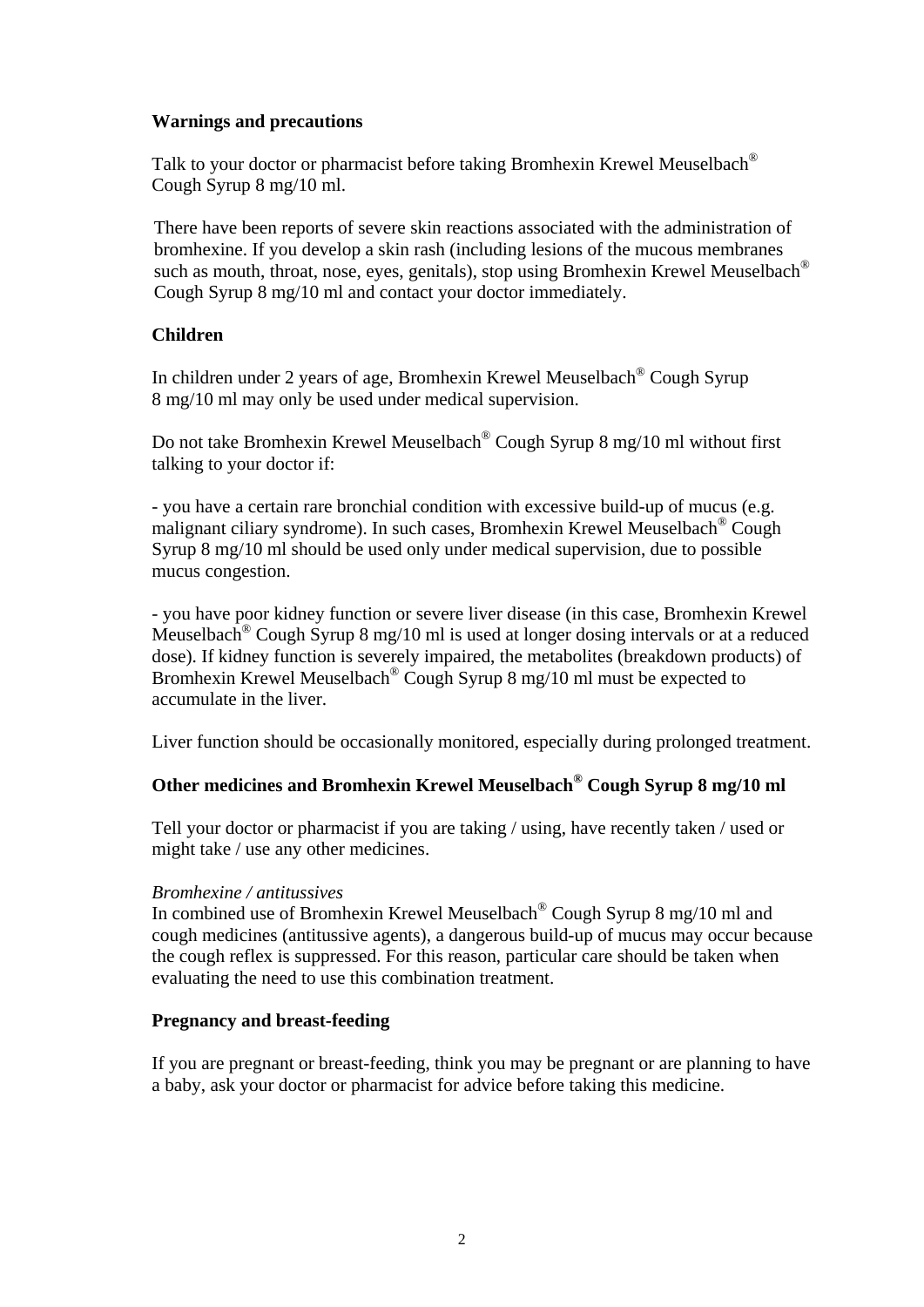#### Pregnancy

 There is no experience to date with the use of this medicine in human pregnancy. For this reason, Bromhexin Krewel Meuselbach® Cough Syrup 8 mg/10 ml may only be used during pregnancy after careful consideration of the benefits and risks by your doctor.

#### Breast-feeding

 Bromhexine is excreted in human milk. As the effects on the infant have not been sufficiently studied, Bromhexin Krewel Meuselbach® Cough Syrup 8 mg/10 ml must not be taken during breast-feeding.

## **Driving and using machines**

There are no special points to consider.

## **Bromhexin Krewel Meuselbach® Cough Syrup 8 mg/10 ml contains sorbitol.**

 If you have been told by your doctor that you have an intolerance to some sugars, contact your doctor before taking this medicinal product.

# **3. How to take Bromhexin Krewel Meuselbach® Cough Syrup 8 mg/10 ml**

 Always take this medicine exactly as described in this leaflet or as your doctor or pharmacist has told you. Check with your doctor or pharmacist if you are not sure.

### **If not prescribed otherwise by your doctor, the recommended dose is:**

 Adults and adolescents over 14 years of age should take 10 - 20 ml three times a day (equivalent to 24 - 48 mg bromhexine hydrochloride daily).

## **Use in children and adolescents**

Children and adolescents aged  $6 - 14$  years and patients weighing less than 50 kg should take 10 ml three times a day (equivalent to 24 mg bromhexine hydrochloride daily).

 Children below 6 years of age are given 5 ml three times a day (equivalent to 12 mg bromhexine hydrochloride daily).

A cup is supplied with each pack.

Method of administration:

Oral use.

 Bromhexin Krewel Meuselbach® Cough Syrup 8 mg/10 ml should be taken after meals with plenty of liquid.

 Note: Adequate hydration may be beneficial.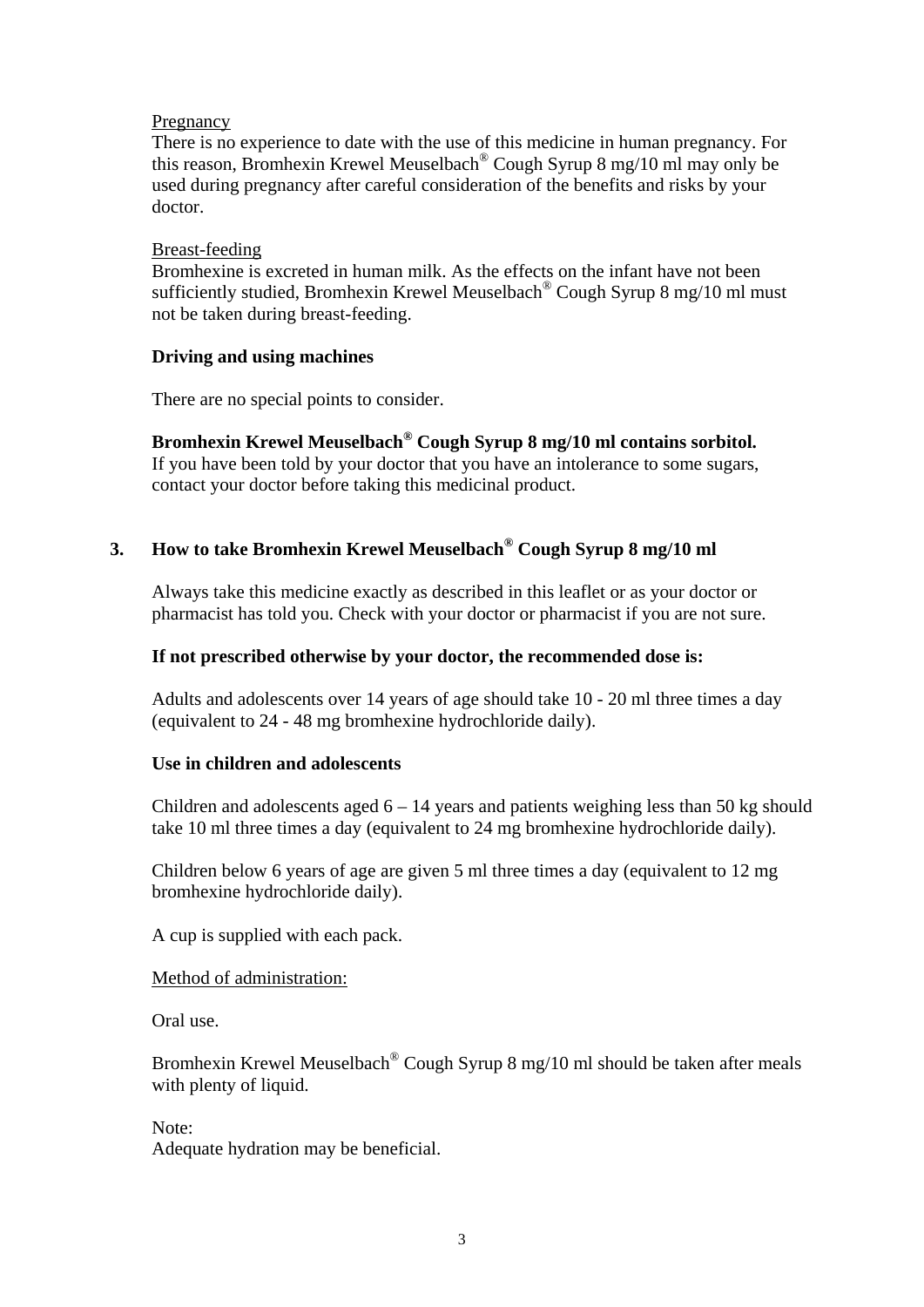### Duration of administration:

 The duration of treatment depends on the nature and severity of your condition and should be decided by your treating doctor.

If your symptoms get worse or do not improve after  $4 - 5$  days, you should consult a doctor.

## **If you take more Bromhexin Krewel Meuselbach® Cough Syrup 8 mg/10 ml than you should**

 In the event of an overdose, no symptoms beyond the usual side effects are generally to be expected. If severe symptoms occur, it may be necessary to monitor the blood circulation and, if necessary, administer treatment based on the symptoms.

 If a toddler has swallowed large amounts of Bromhexin Krewel Meuselbach® Cough Syrup 8 mg/10 ml, please contact your nearest doctor.

# **If you forget to take Bromhexin Krewel Meuselbach® Cough Syrup 8 mg/10 ml**

Do not take a double dose to make up for a forgotten dose.

## **If you stop taking Bromhexin Krewel Meuselbach® Cough Syrup 8 mg/10 ml**

 Please do not stop your treatment with Bromhexin Krewel Meuselbach® Cough Syrup 8 mg/10 ml without talking to your doctor first. Your disease might get worse as a result.

 If you have any further questions on the use of this medicine, ask your doctor or pharmacist.

#### **4. Possible side effects**

 Like all medicines, this medicine can cause side effects, although not everybody gets them.

Evaluation of undesirable effects and their probability:

 Uncommon: may affect up to 1 in 100 people: Nausea, abdominal pain, vomiting, diarrhoea. Fever, shortness of breath (hypersensitivity reaction).

 Rare: may affect up to 1 in 1,000 people: Hypersensitivity reactions. Rash, urticaria.

 Not known: frequency cannot be estimated from the available data Anaphylactic reactions including anaphylactic shock, angioedema (rapidly developing swelling of the skin, subcutaneous, mucosal or submucosal tissues) and pruritus.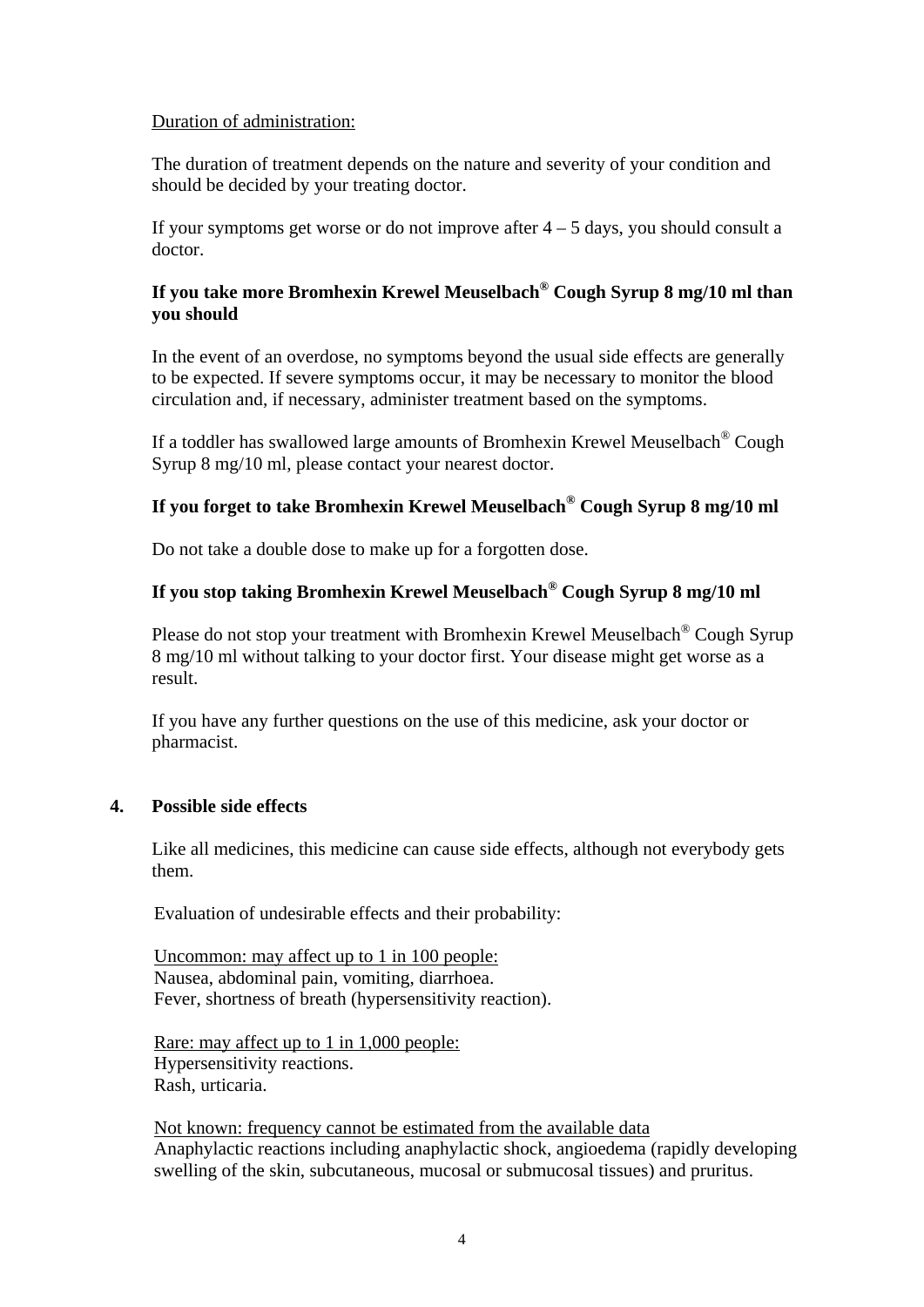Severe cutaneous adverse reactions (including erythema multiforme, Stevens-Johnson syndrome / toxic epidermal necrolysis and acute generalized exanthematous pustulosis).

#### **Measures to treat side effects**

 At the first signs of a hypersensitivity reaction (see above), you must stop taking Bromhexin Krewel Meuselbach<sup>®</sup> Cough Syrup 8 mg/10 ml. In this case, please contact your nearest doctor.

#### **Reporting of side effects**

 If you get any side effects, talk to your doctor or pharmacist. This includes any possible side effects not listed in this leaflet. You can also report side effects directly via [to be completed nationally]. By reporting side effects you can help provide more information on the safety of this medicine.

## **5. How to store Bromhexin Krewel Meuselbach® Cough Syrup 8 mg/10 ml**

Keep this medicine out of the sight and reach of children.

 Do not use this medicine after the expiry date which is stated on the carton and bottle label after "EXP". The expiry date refers to the last day of that month.

#### **Notes on shelf life after opening**

 After first opening Bromhexin Krewel Meuselbach® Cough Syrup 8 mg/10 ml can be used for 6 months.

## **6. Contents of the pack and other information**

# **What Bromhexin Krewel Meuselbach® Cough Syrup 8 mg/10 ml contains**

The active substance is: bromhexine hydrochloride.

10 ml syrup contain 8 mg bromhexine hydrochloride.

 The other excipients are: Propylene glycol, glycerol, hyetellose, sorbitol solution 70% (non-crystallising) (Ph.Eur.), purified water, citric acid, raspberry flavouring.

## **What Bromhexin Krewel Meuselbach® Cough Syrup 8 mg/10 ml looks like and contents of the pack**

 Bromhexin Krewel Meuselbach® Cough Syrup 8 mg/10 ml is a clear, colourless solution.

 Bromhexin Krewel Meuselbach® Cough Syrup 8 mg/10 ml is available in packs of 100 ml.